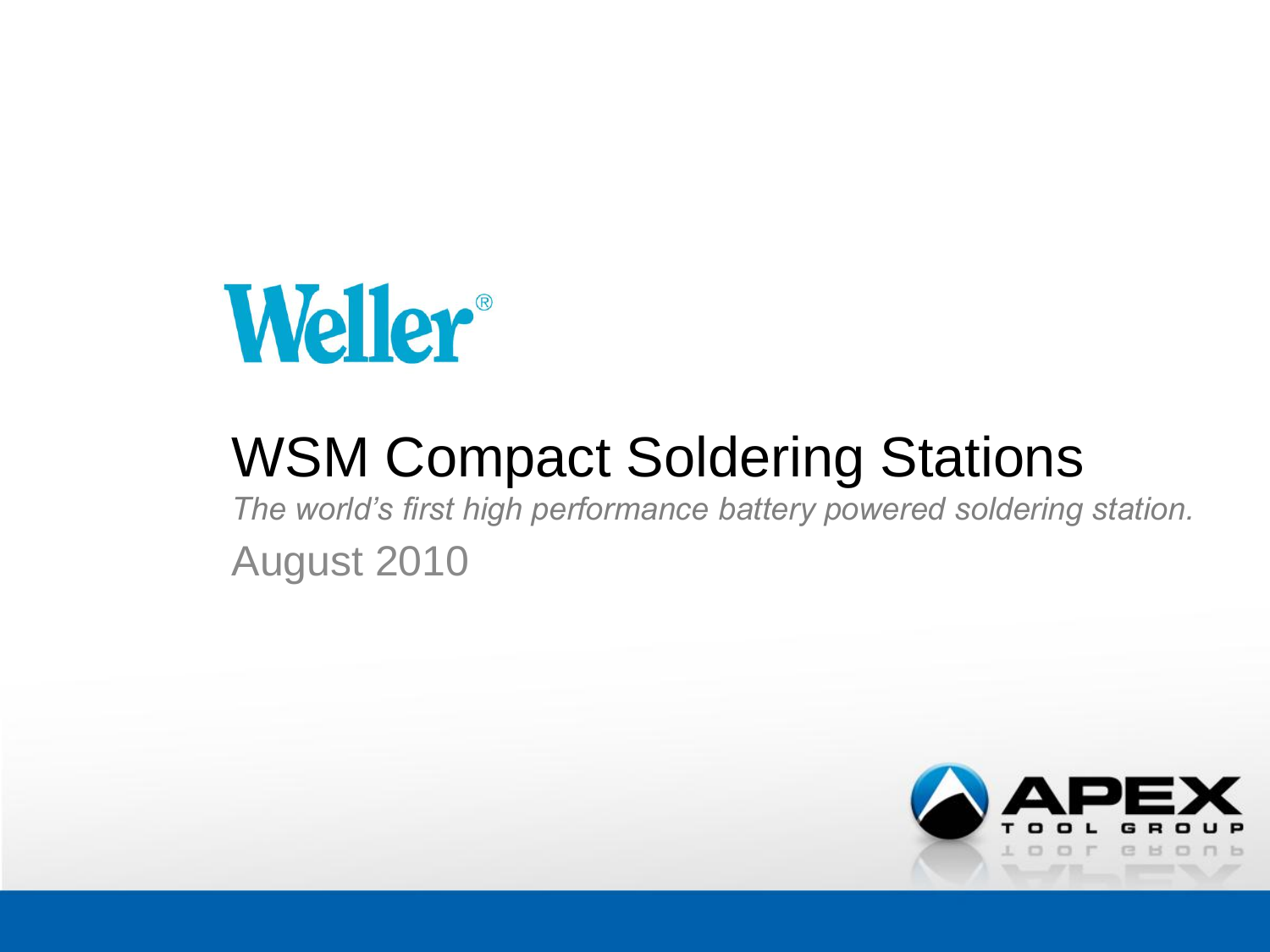

# WSM Compact Soldering Stations







#### Another Weller First!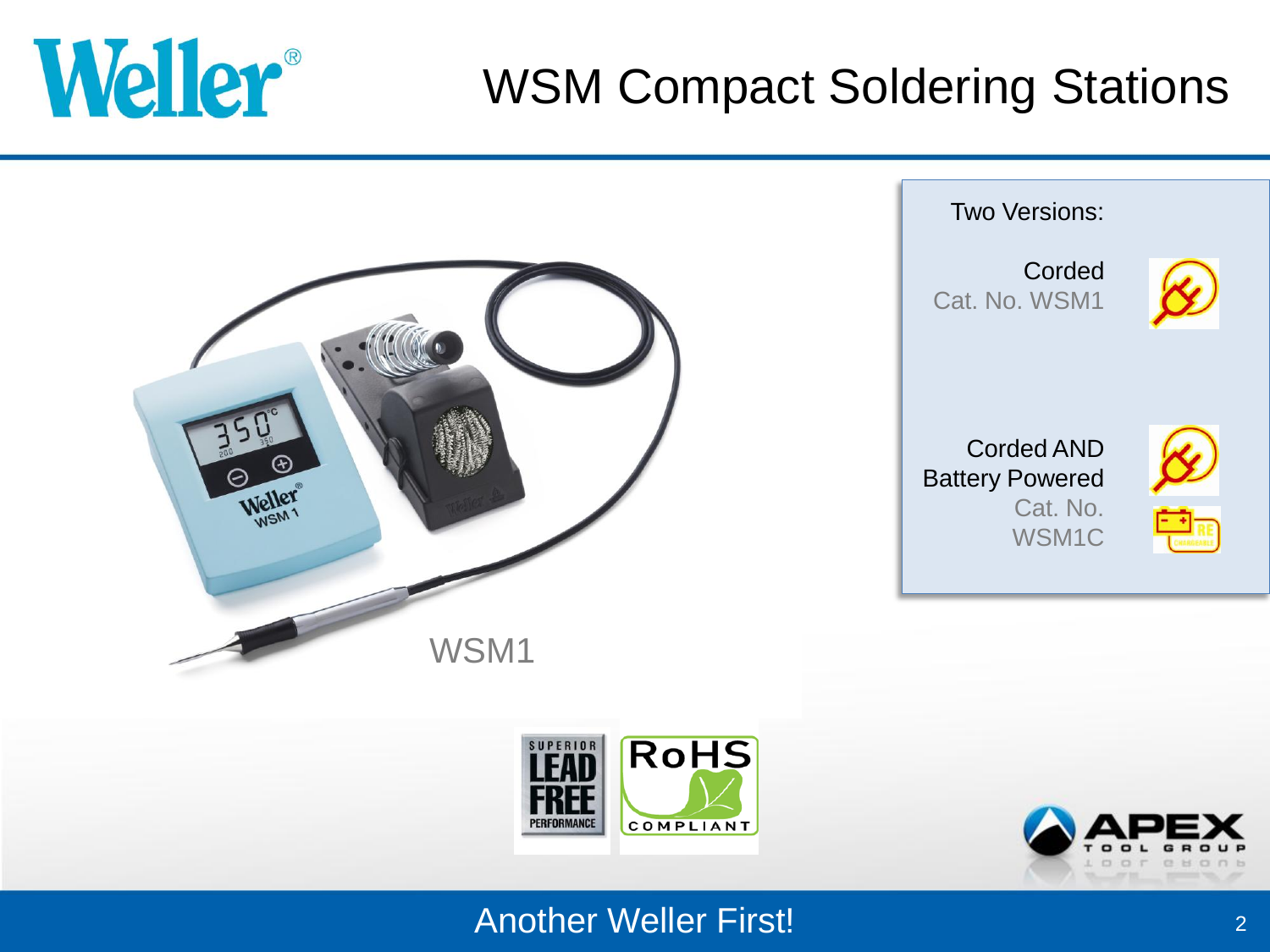

- Why WSM?
	- Makes micro tool technology (WMRP) accessible to a wider market
	- Achieves micro tool performance for 32% less than WD1000M
	- Introduce an industry first a high performance, battery powered soldering station (WSM1C)
- Target markets
	- R & D (WSM1 corded version)
	- Repair and rework sector (WSM1C cordless version)





3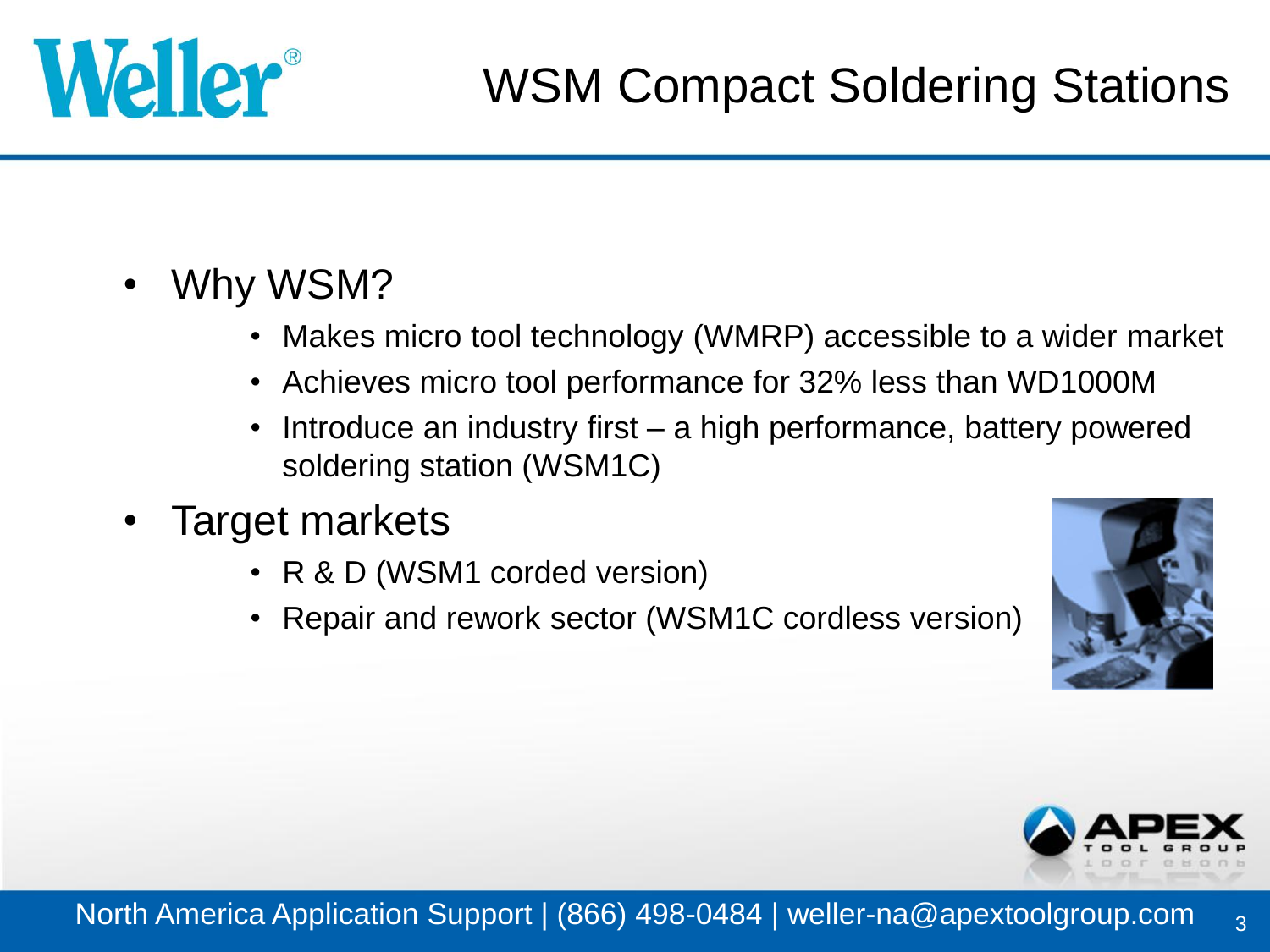# Weller®

# WSM Compact Soldering Stations

#### **Compact, lightweight, and powerful**

Just put the Weller micro pencil in your hand and you will see and feel the difference. Incomparable comfort and control is yours.

- Motion sensor technology initiates power to the pencil after the setback period. Saves energy and extends tip lifetime.
- The setback feature saves energy and extends tip lifetime
- Integrated heater-in-tip design allows for 4 second heat-up time with just 40 watts of power
- High efficiency RT3 (.05", 1.3 mm) micro-soldering chisel tip with integrated heating element

#### **Easy to use**

Operation is intuitive. You don't need tons of training. You can be productive immediately.

- LCD display screen with touch control
- Special functions for customized settings (auto-off, setback timer, offset, °F / °C, lockout)
- Two programmable pre-set temperatures
- Safety rest with brass wool tip dry cleaning system

#### **Weller quality through and through**

The quality you have come to expect from a name you trust

**Made in Germany** **Integrated tip design** Weller's unique stereo jack plug system is fast, convenient, and secure.



**Easy to use** LCD display screen with touch control



**Convenience** Two programmable pre-set temperature buttons. Set your favorite temperatures and forget it.





North America Application Support | (866) 498-0484 | weller-na@apextoolgroup.com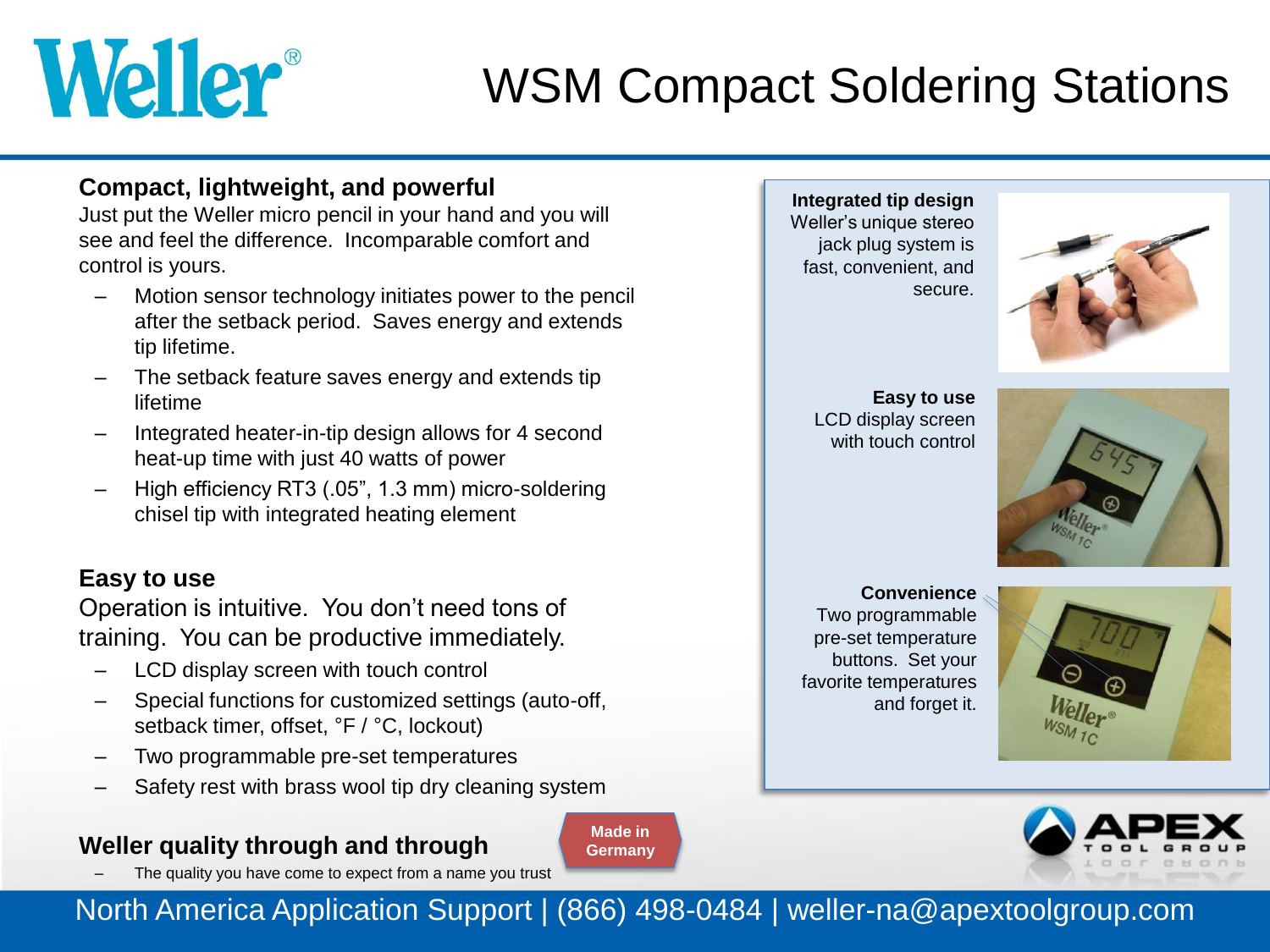

8

# What's in the box?



**A complete one-user setup is included:** Soldering station with hard-wired pencil Tool holder with brass wool tip dry cleaner RT3 micro-chisel tip ESD grounding plug AC power supply / charger North America power cord European power cord (2 round prongs) **Instructions** 6

#### **Ordering information:**

TWSM1 Digital Soldering Station, 50W, 100-240 V WSM1C Digital Rechargeable Soldering Station, 50W, 100-240 V 0058751880 Car Adapter, 12 V, for WSM1C







### Everything you need to get started.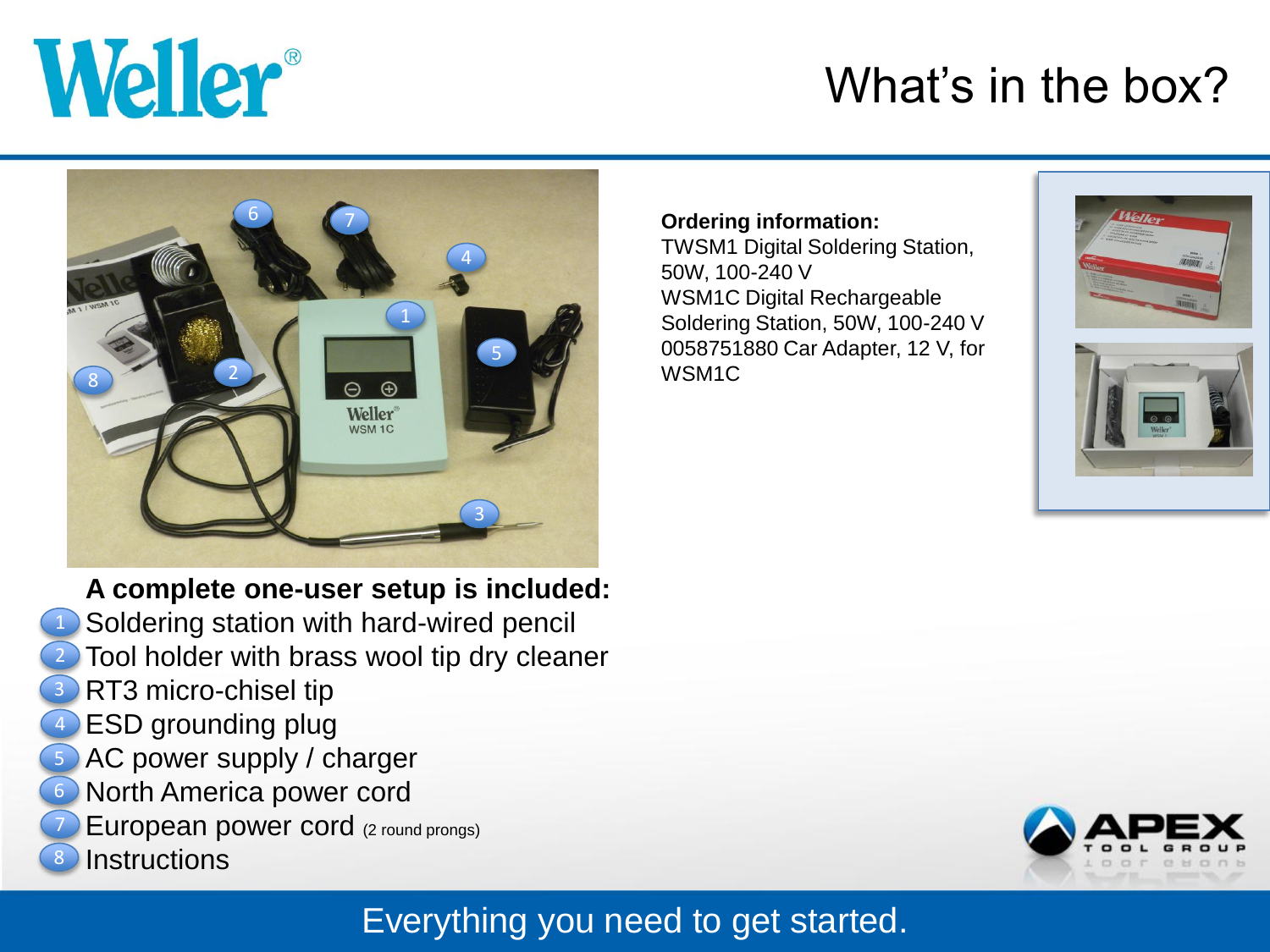

### Tips and Accessories

#### **RT SERIES TIPS FOR WMRP MICRO SOLDERING PENCIL**

|                           | Model                    | Description                    | Width A                            | <b>Thickness B</b>                        | Order No.                |
|---------------------------|--------------------------|--------------------------------|------------------------------------|-------------------------------------------|--------------------------|
| H<br>دە⊏ا                 | RT <sub>1</sub><br>RT1SC | Needle tip<br>Micro Chisel tip | 0.2 mm / .008"<br>$0.4$ mm / .016* | $0.15$ mm $/$ $.006$ <sup>*</sup>         | 0054460199<br>0054461299 |
| ⊪<br>Ьmо                  | RT <sub>2</sub>          | Point tip                      | Ø 0.8 mm<br>$.032$ *               |                                           | 0054460299               |
| m                         | RT3                      | Chisel shape, straight         | $1.3 \text{ mm}$<br>.051*          | 0.4 <sub>mm</sub><br>$.0157$ <sup>*</sup> | 0054460399               |
| <b>Turn</b>               | RT4                      | Chisel shape, straight         | $1.5$ mm<br>.059*                  | 0.4 <sub>mm</sub><br>$.0157$ <sup>*</sup> | 0054460499               |
| $\blacksquare$            | RT5                      | Chisel shape, bent, 30°        | $0.8$ mm<br>.032*                  | 0.4 <sub>mm</sub><br>$.0157$ <sup>*</sup> | 0054460599               |
| ⊨⊞                        | RT6                      | Round shape, beveled, 45°      | Ø 1.2 mm<br>.047"                  |                                           | 0054460699               |
| w                         | RT7                      | Knife tip, 45°                 | 2.2 mm<br>.0866*                   |                                           | 0054460799               |
| ևա<br><b>COLOR</b><br>3Ì  | RT8                      | Chisel tip, straight           | 2.2 mm<br>.087*                    | 0.4 <sub>mm</sub><br>.016"                | 0054460899               |
| ă<br>bю<br>$\overline{1}$ | RT9                      | Chisel tip, straight           | $0.8$ mm<br>$.032$ *               | 0.4 <sub>mm</sub><br>$.016$ <sup>*</sup>  | 0054460999               |
| m                         | RT10                     | Gull wing for drag soldering   | $1.2 \text{ mm}$<br>.047*          | 2.0 <sub>mm</sub><br>.079*                | 0054461099               |
| دستا                      | RT11                     | Chisel Tip                     | 3.6 mm<br>$.142$ <sup>*</sup>      | 0.9 <sub>mm</sub><br>.035*                | 0054461099               |
| $T \rightarrow 0$         |                          |                                |                                    |                                           |                          |



12 volt car charger For WSM1C Cat. No. 0058751880



#### **Don't forget the fume extraction!**

Environmental, safety, and health concerns are major industry drivers. Protect your investment with Weller Zero Smog.



For more information: (866) 498-0484 [Weller-na@apextoolgroup.com](mailto:Weller-na@apextoolgroup.com) [www.wellerzerosmog.com](http://www.wellerzerosmog.com/)



*Additional tip details available at [www.cooperhandtools.com/weller](http://www.cooperhandtools.com/weller) RT-MIL tips are NOT compatible with WSM1 or WSM1C*

North America Application Support | (866) 498-0484 | weller-na@apextoolgroup.com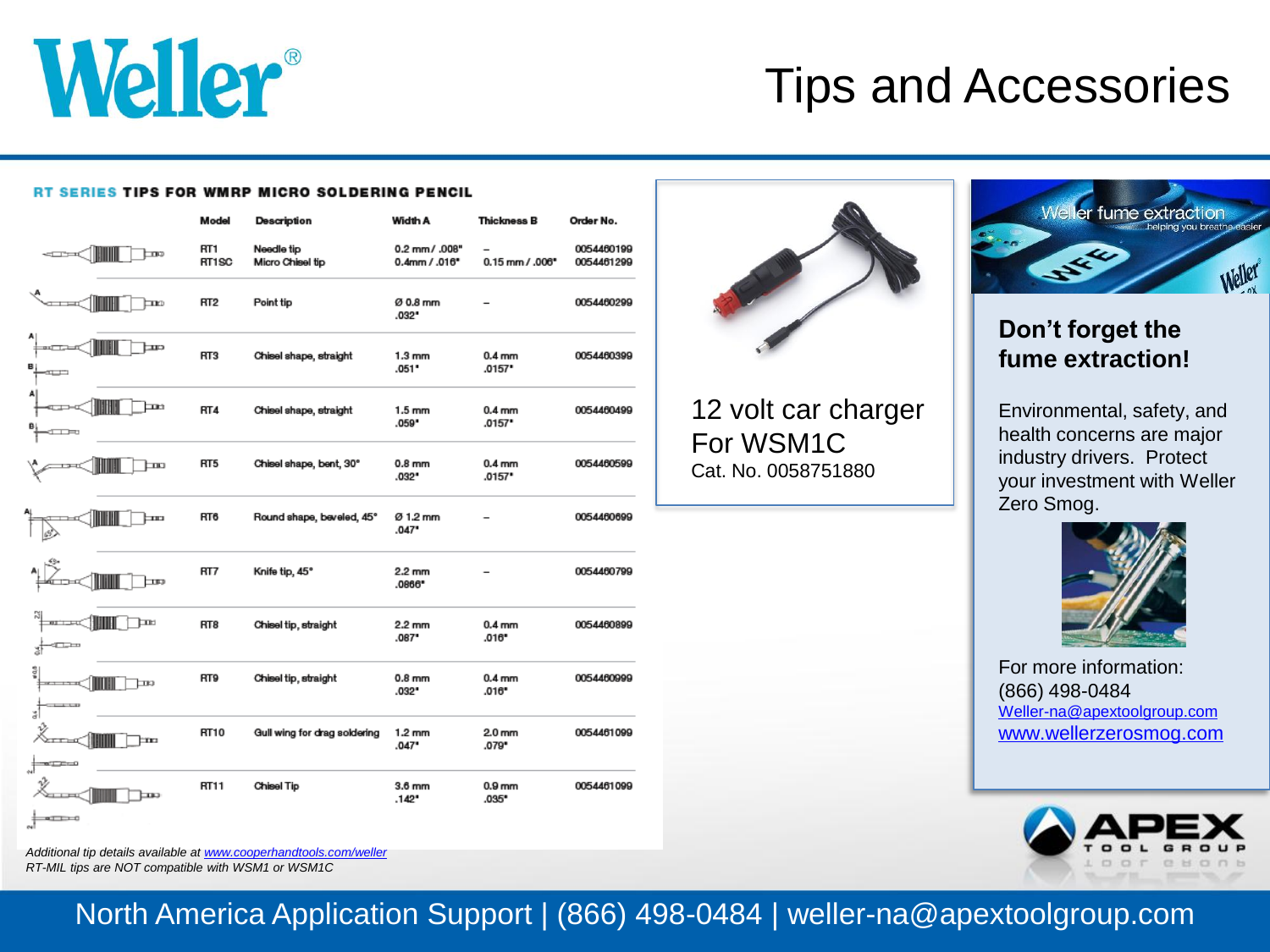

# Specification Comparison Chart

|                                                                       | <b>Weller WSM1</b>                               | <b>Weller WSM1C</b>                              | Weller WD1000M                                | <b>JBC BD-1BA</b>                                                               | Hakko FX-951                                                                              | Metcal MX-5020                                                                  |                                                                                   |
|-----------------------------------------------------------------------|--------------------------------------------------|--------------------------------------------------|-----------------------------------------------|---------------------------------------------------------------------------------|-------------------------------------------------------------------------------------------|---------------------------------------------------------------------------------|-----------------------------------------------------------------------------------|
| <b>Temperature Range</b>                                              | 200 - 750 F (50 -<br>400 C)                      | 201 - 750 F (50 -<br>400 C)                      | 200-850 F (100 -<br>450 C)                    | 450 C)                                                                          | $-450 C$                                                                                  | 200 - 740 F (90 - 400 - 840 F (200 700 UFTC Series - Max. Temp<br>775 F (412 C) | <b>Weller</b><br>WSM <sub>1</sub>                                                 |
| Heat up time zero to 700F                                             | $10$ sec.                                        | $10$ sec.                                        | $10$ sec.                                     | 4 sec.                                                                          | 20 Sec.                                                                                   | 8 sec.                                                                          | $\epsilon$<br>Art. Nr. W                                                          |
| Output power                                                          | 40 W /12 V                                       | 40 W /12 V                                       | 40 W / 24 V                                   | 20 W / 24V                                                                      | 70 W / 24V                                                                                | 50 W / 24V                                                                      | 12VDC / 5                                                                         |
| Power supply                                                          | 100V - 240V                                      | 100V - 240V                                      | <b>120V</b>                                   | <b>120V</b>                                                                     | <b>120V</b>                                                                               | 100V - 240V                                                                     |                                                                                   |
| Touch screen                                                          | Yes                                              | Yes                                              | <b>No</b>                                     | <b>No</b>                                                                       | <b>No</b>                                                                                 | <b>No</b>                                                                       | $\equiv$                                                                          |
| <b>Temperature Lockout</b>                                            | Yes                                              | Yes                                              | Yes                                           | Yes                                                                             | Yes                                                                                       | <b>No</b>                                                                       | <b>Cooper Tools</b>                                                               |
| Temperature pre-set buttons                                           | 2                                                | $\overline{2}$                                   | 3                                             | <b>No</b>                                                                       | <b>No</b>                                                                                 | N/A                                                                             | D-74354 Besi                                                                      |
| Replaceable pencil?                                                   | <b>No</b>                                        | <b>No</b>                                        | Yes                                           | Yes                                                                             | Yes                                                                                       | Yes                                                                             | Made in Gern                                                                      |
| ESD Safe?                                                             | No. Optional<br>grounding kit<br>available soon. | No. Optional<br>grounding kit<br>available soon. | Yes                                           | <b>Yes</b>                                                                      | Yes                                                                                       | Yes                                                                             | Serie: 109 05/10 0354                                                             |
| MIL-SPEC Compliant?                                                   | <b>No</b>                                        | <b>No</b>                                        | No. MIL-SPEC<br>pencil and tips<br>available. | Yes                                                                             | Yes                                                                                       | Yes                                                                             | <b>Weller</b><br><b>WSM</b><br>$C \in$<br>Art. Nr. 00                             |
| Menu Features: Auto Off,<br>Setback Timer, Lockout,<br>Offset, °F/°C. | Yes                                              | Yes                                              | Yes                                           | Yes, Auto<br>setback and<br><b>Hibernation</b><br>modes with a pin<br># lockout | Yes, Auto<br>setback and<br>sleep modes, °F<br>& °C settings<br>and a key card<br>lockout | Setback                                                                         | 12VDC / 5<br><b>Cooper Tools</b><br><b>D-74354 Besig</b><br>Serie: 109 03/10 0216 |
| <b>Battery Supply</b>                                                 | N/A                                              | Lithium Ion                                      | N/A                                           | N/A                                                                             | N/A                                                                                       | N/A                                                                             | <b>Back Lat</b>                                                                   |
| Recharge time                                                         | N/A                                              | 20 min.                                          | N/A                                           | N/A                                                                             | N/A                                                                                       | N/A                                                                             |                                                                                   |
| Run time                                                              | N/A                                              | 60 min.                                          | N/A                                           | N/A                                                                             | N/A                                                                                       | N/A                                                                             |                                                                                   |
| Tip selection                                                         | 12                                               | 12                                               | 12                                            | 14                                                                              | 81                                                                                        | 13                                                                              |                                                                                   |
|                                                                       | Yes                                              | Yes                                              | Yes                                           | Handpiece                                                                       | Handpiece                                                                                 |                                                                                 |                                                                                   |
| Setback feature                                                       | Accelerometer /                                  | Accelerometer /                                  | Stop+Go stand /                               | Placement in the                                                                | Placement in                                                                              | Yes, Sleep Stand                                                                |                                                                                   |
|                                                                       | Setback timer                                    | Setback timer                                    | Setback timer                                 | stand                                                                           | the stand                                                                                 |                                                                                 |                                                                                   |
| Sugg. List Price                                                      | $\mathfrak{S}$<br>$365.00$ \$                    | 435.00 \$                                        | 523.95                                        | $\mathfrak{S}$<br>375.00 \$                                                     | $263.10$ \$                                                                               | 675.00                                                                          |                                                                                   |
| Average Tip Price                                                     | \$<br>$34.00$ \$                                 | $34.00$ \$                                       | 34.00                                         | \$29.00<br>standard; \$35.00<br>Long Life                                       | \$10.40<br>standard;<br>\$48.00 for most<br>expensive                                     | $\mathfrak{L}$<br>29.00                                                         |                                                                                   |





North America Application Support | (866) 498-0484 | weller-na@cooperindustries.com